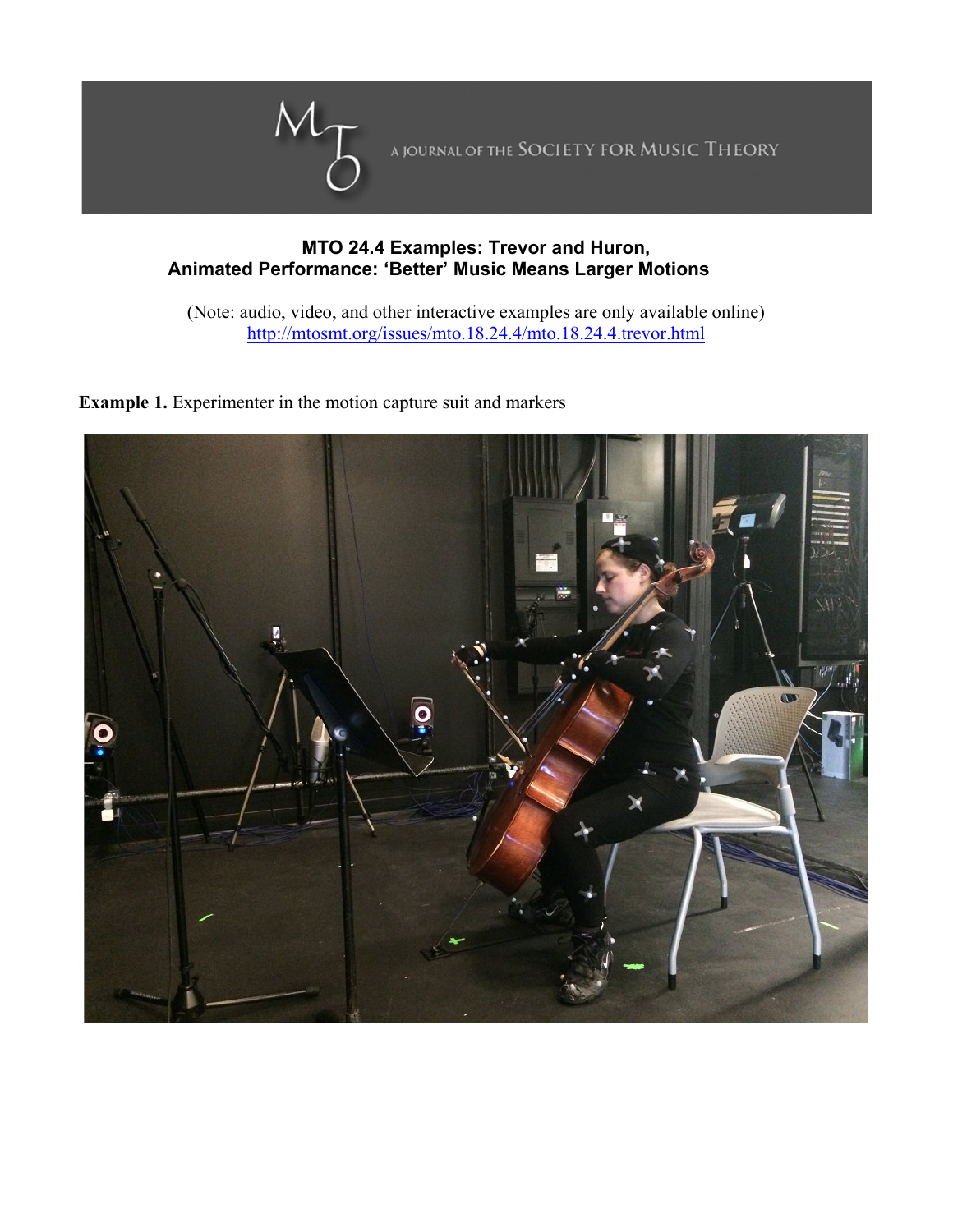**Example 2.** Examples of motion capture markers attached to the musicians' hands



**Example 3.** Example of hand editing motion capture data realized in MotionBuilder

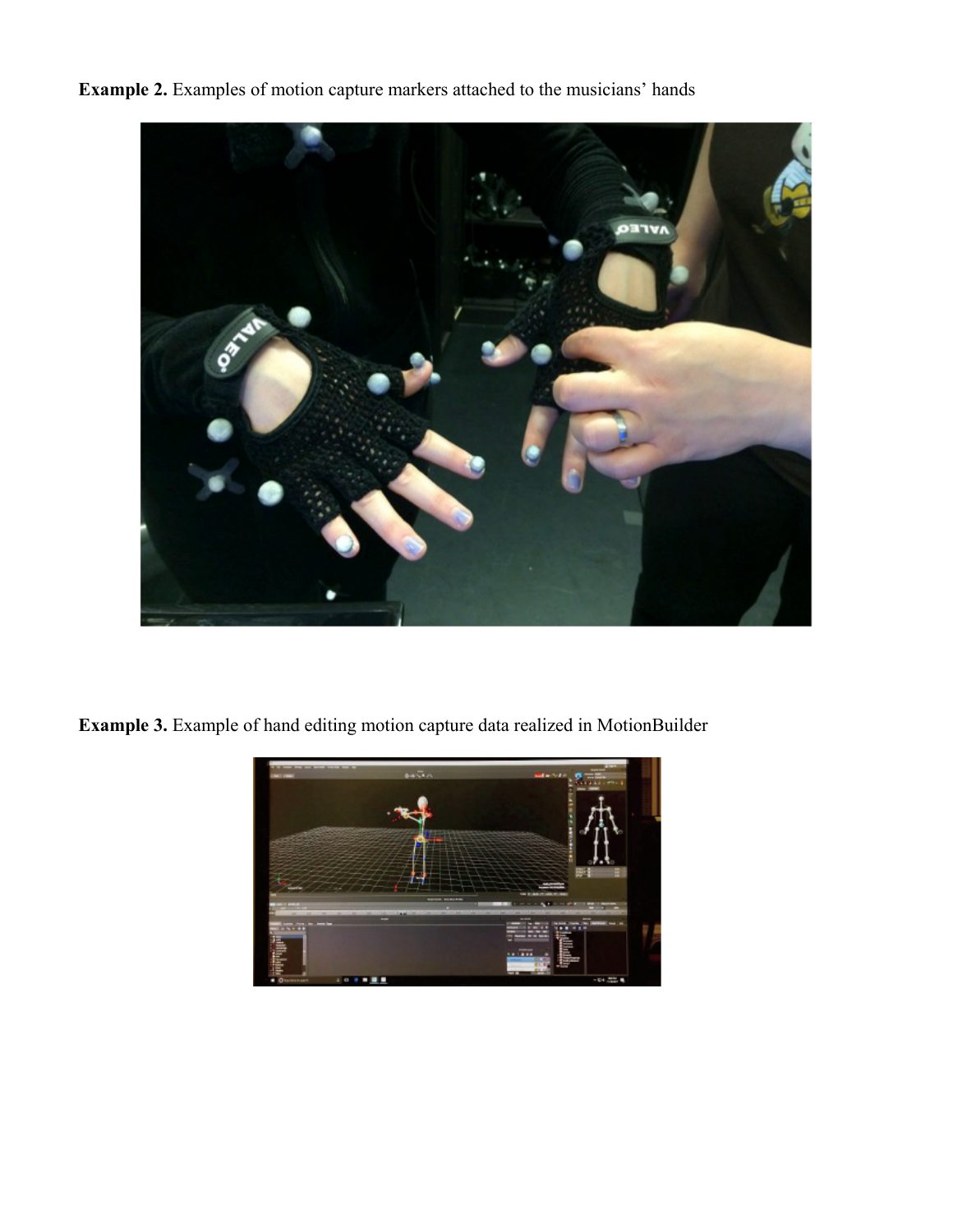**Example 4.** Video example of the animated performance stimuli showing the original, diminished, and augmented versions and how the slider operated during the experiment as it moved between the three versions



**Example 5.** Relationship between musical sophistication and preferred performer motion. Less musically sophisticated participants (as measured using the OMSI index) preferred augmented or exaggerated motion. More musically sophisticated participants preferred the magnitude of motion to be quite similar to the original performer motion.

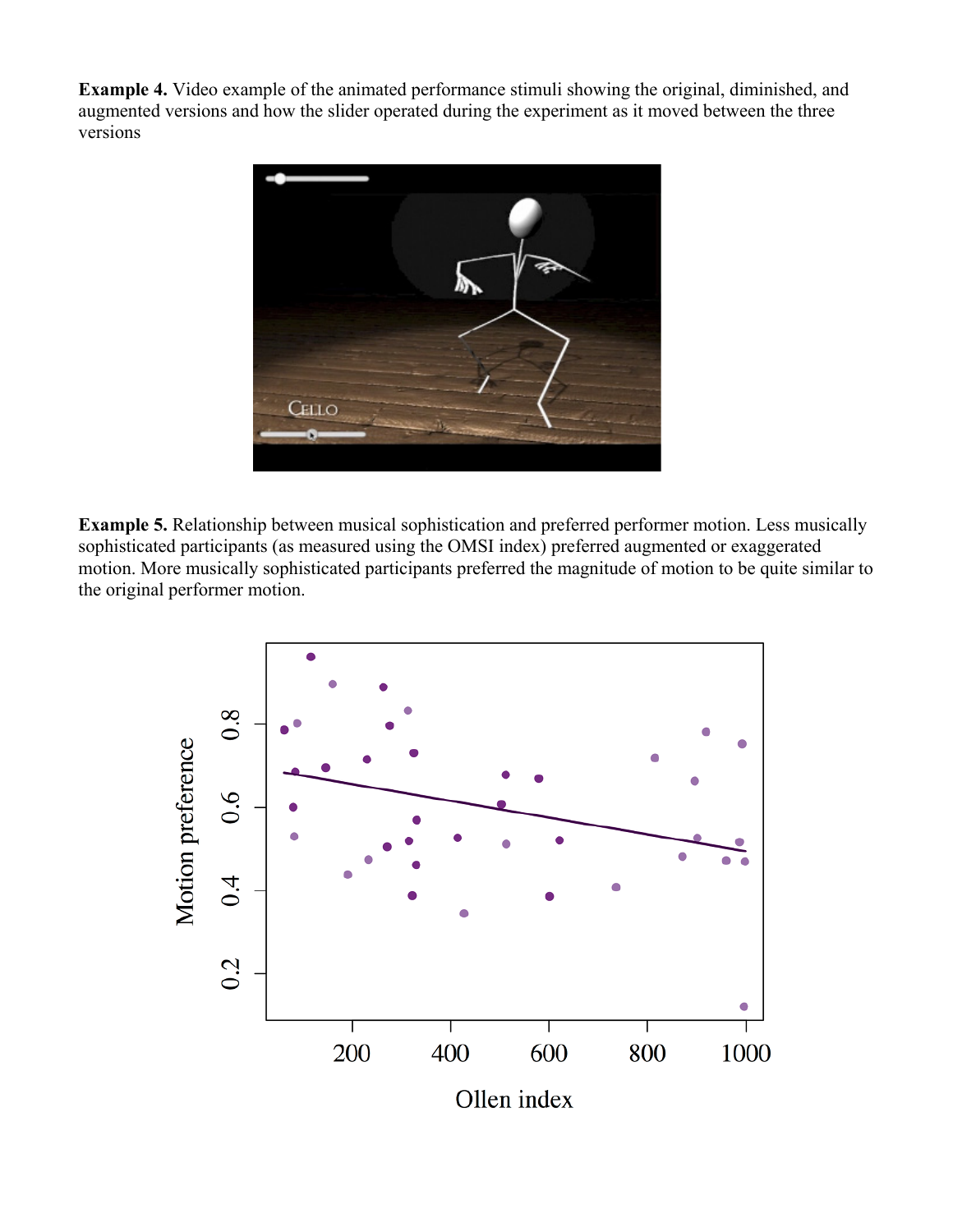**Example 6.** The lyrical excerpts that the performers chose to create the stimuli

## **Lyrical Excerpt**

|          | Title                                              | Composer                    | Excerpt                           | Duration     |
|----------|----------------------------------------------------|-----------------------------|-----------------------------------|--------------|
| Clarinet | Capriccio Espagnol, op. 34                         | Nikolai Rimsky-<br>Korsakov | Mvt. 4 mm.<br>$7 - 26$            | 17 seconds   |
| Cello    | Cello Concerto, op. 104                            | Antonín Dvořák              | Mvt. $2$ mm.<br>$20 - 25$         | 22.5 seconds |
| Flute    | Concerto for Flute and<br>Orchestra in D major     | Carl Reinecke               | Mvt. $2 \text{ mm}$ .<br>$8 - 13$ | 22.5 seconds |
| Violin   | Concerto for Violin and<br>Orchestra no. 2, op. 63 | Sergei Prokofiev            | Mvt. 1<br>mm.<br>$1 - 8$          | 22 seconds   |

**Example 7.** The technical excerpts that the performers chose to create the stimuli

|          | Title                                              | Composer                    | Excerpt                              | Duration     |
|----------|----------------------------------------------------|-----------------------------|--------------------------------------|--------------|
| Clarinet | Capriccio Espagnol, op. 34                         | Nikolai Rimsky-<br>Korsakov | Myt. 3<br>$mm. 51-72$                | 21 seconds   |
| Cello    | Cello Concerto, op. 104                            | Antonín Dvořák              | Mvt. 1<br>mm. $110 - 116$ 19 seconds |              |
| Flute    | Image for Solo Flute                               | Eugene Bozza                | Mm. $5-19$                           | 21 seconds   |
| Violin   | Concerto for Violin and<br>Orchestra no. 2, op. 63 | Sergei Prokofiev            | Mvt. 1<br>mm. 28-41                  | 22.5 seconds |

## **Technical Excerpt**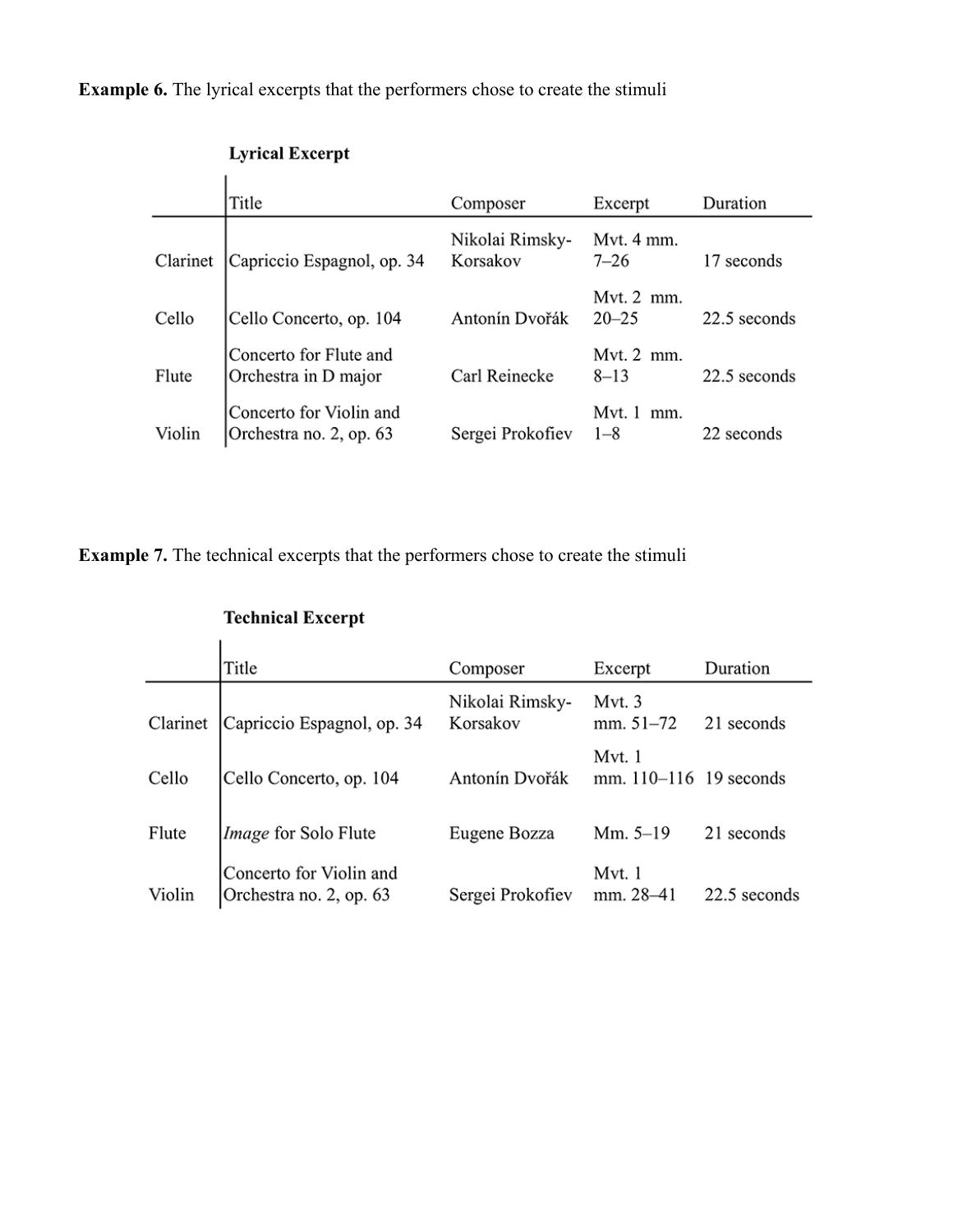**Example 8.** The composition dates and eras of the excerpts performers chose to create the stimuli

## **Excerpt Details**

| Title                                              | Composer                    | Date       | Era             |
|----------------------------------------------------|-----------------------------|------------|-----------------|
| Capriccio Espagnol, op. 34                         | Nikolai Rimsky-<br>Korsakov | 1887       | Romantic        |
| Cello Concerto, op. 104                            | Antonín Dvořák              | $1894 - 5$ | Romantic        |
| Concerto for Flute and<br>Orchestra in D major     | Carl Reinecke               | 1908       | Romantic/Modern |
| Concerto for Violin and<br>Orchestra no. 2, op. 63 | Sergei Prokofiev            | 1935       | Modern          |
| <i>Image</i> for Solo Flute                        | Eugene Bozza                | 1939       | Modern          |

**Example 9.** Animation of the technical performance excerpt for violin along with the score

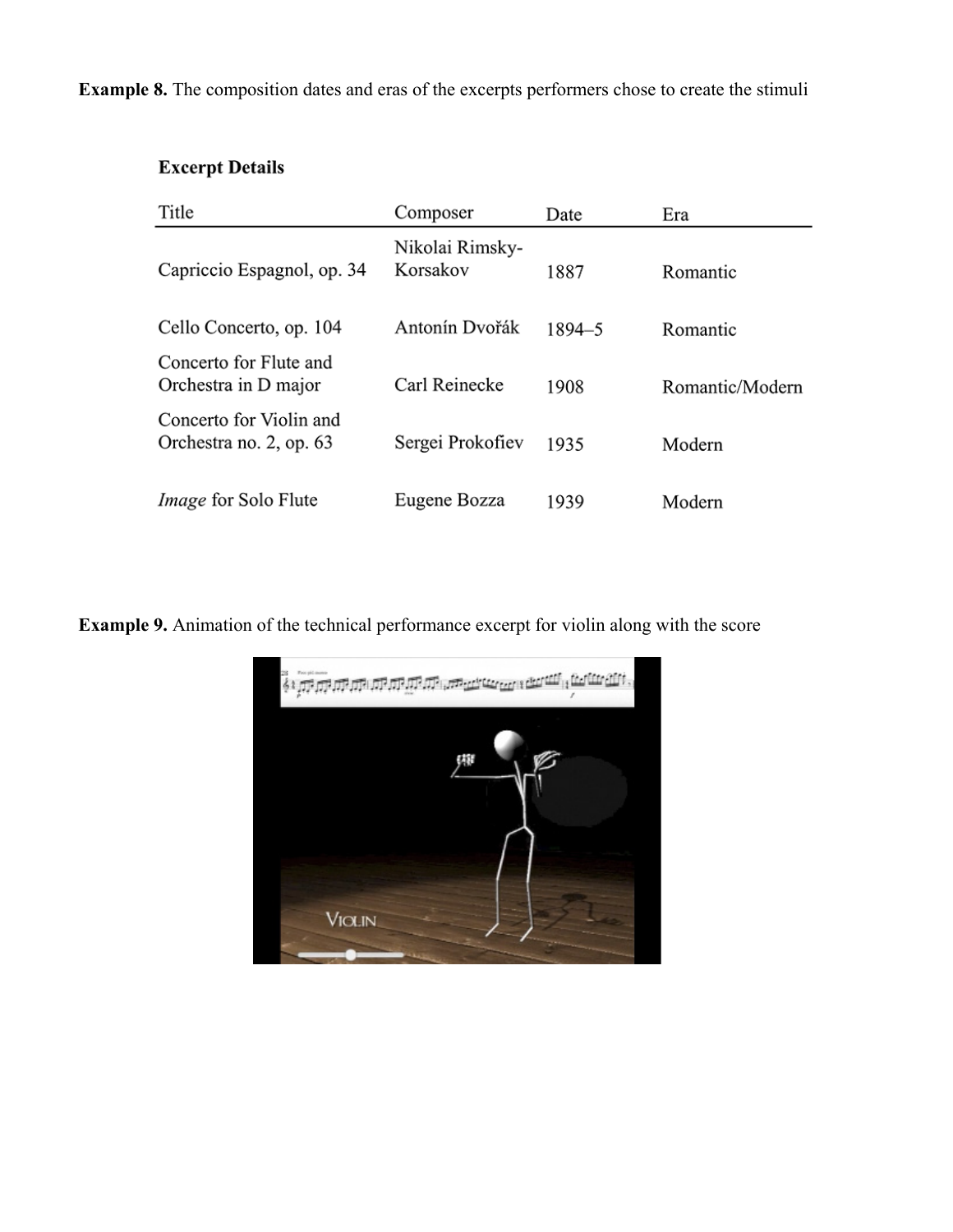**Example 10.** Animation of the technical performance excerpt for clarinet along with the score



**Example 11.** Animation of the technical performance excerpt for cello along with the score